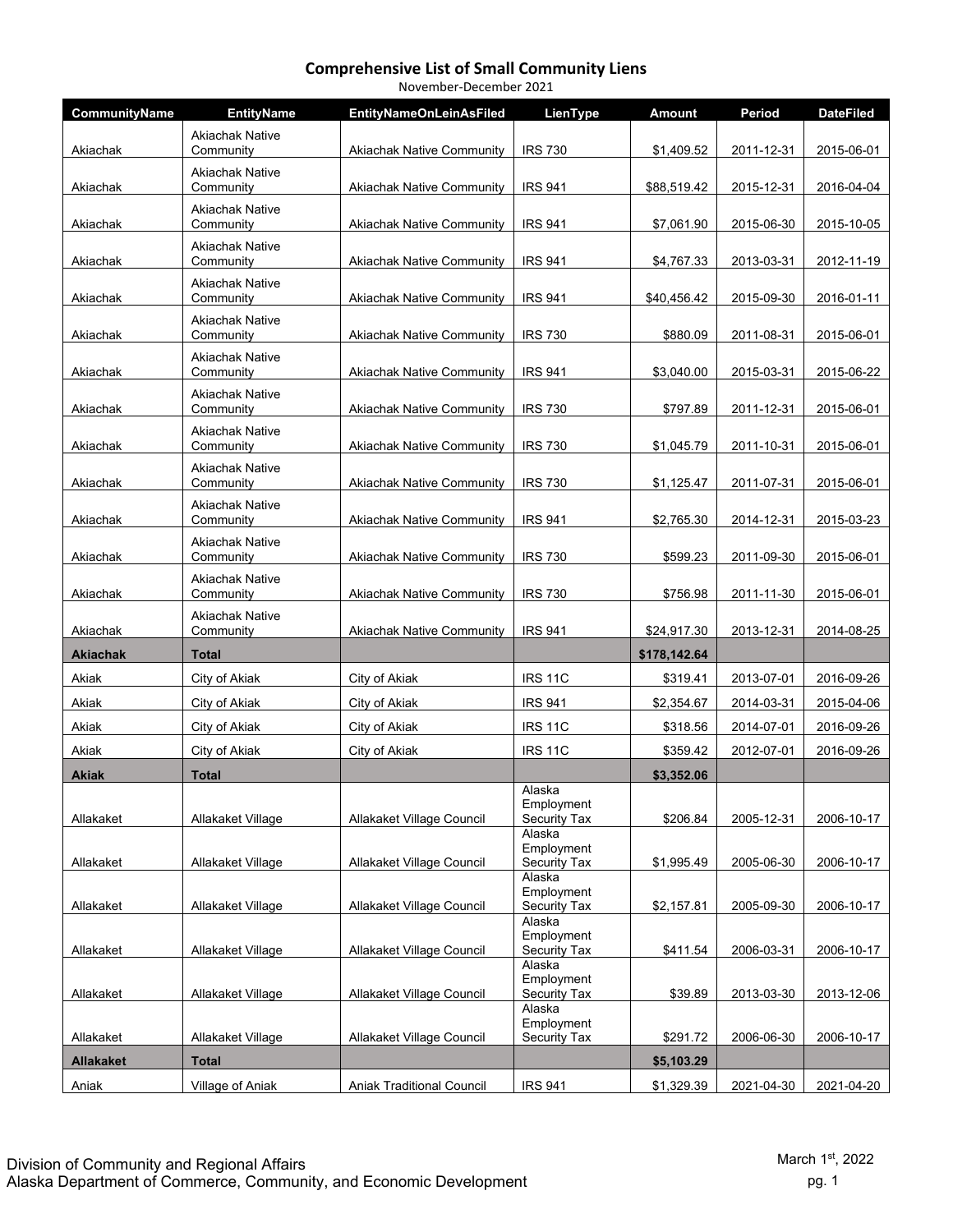|                       |                        | November-December 2021              |                      |               |            |                  |
|-----------------------|------------------------|-------------------------------------|----------------------|---------------|------------|------------------|
| CommunityName         | <b>EntityName</b>      | <b>EntityNameOnLeinAsFiled</b>      | LienType             | <b>Amount</b> | Period     | <b>DateFiled</b> |
| Aniak                 | Village of Aniak       | <b>Aniak Traditional Council</b>    | <b>IRS 941</b>       | \$1,002.71    | 2021-07-01 | 2021-08-16       |
| Aniak                 | Village of Aniak       | <b>Aniak Traditional Council</b>    | <b>IRS 941</b>       | \$1,971.66    | 2021-04-30 | 2021-04-20       |
| Aniak                 | Village of Aniak       | <b>Aniak Traditional Council</b>    | <b>IRS 941</b>       | \$2,551.18    | 2021-04-30 | 2021-04-20       |
| Aniak                 | Village of Aniak       | <b>Aniak Traditional Council</b>    | <b>IRS 941</b>       | \$387.12      | 2021-04-30 | 2021-04-20       |
| Aniak                 | Village of Aniak       | <b>Aniak Traditional Council</b>    | <b>IRS 941</b>       | \$879.90      | 2021-04-30 | 2021-04-20       |
| Aniak                 | Village of Aniak       | <b>Aniak Traditional Council</b>    | <b>IRS 941</b>       | \$8,498.88    | 2021-04-30 | 2021-04-20       |
| Aniak                 | Village of Aniak       | <b>Aniak Traditional Council</b>    | <b>IRS 941</b>       | \$1,011.78    | 2021-07-01 | 2021-08-16       |
| Aniak                 | Village of Aniak       | <b>Aniak Traditional Council</b>    | <b>IRS 941</b>       | \$2,481.75    | 2021-04-30 | 2021-04-20       |
| Aniak                 | Village of Aniak       | <b>Aniak Traditional Council</b>    | <b>IRS 941</b>       | \$1,275.59    | 2021-04-30 | 2021-04-20       |
| Aniak                 | Village of Aniak       | <b>Aniak Traditional Council</b>    | <b>IRS 941</b>       | \$2,049.40    | 2021-04-30 | 2021-04-20       |
| Aniak                 | Village of Aniak       | <b>Aniak Traditional Council</b>    | <b>IRS 941</b>       | \$1,913.86    | 2021-04-30 | 2021-04-20       |
| Aniak                 | Village of Aniak       | <b>Aniak Traditional Council</b>    | <b>IRS 941</b>       | \$974.94      | 2021-04-30 | 2021-04-20       |
| Aniak                 | Village of Aniak       | <b>Aniak Traditional Council</b>    | <b>IRS 941</b>       | \$576.32      | 2021-09-01 | 2021-10-13       |
| <b>Aniak</b>          | <b>Total</b>           |                                     |                      | \$26,904.48   |            |                  |
|                       |                        |                                     | Alaska<br>Employment |               |            |                  |
| <b>Brevig Mission</b> | City of Brevig Mission | City of Brevig Mission              | Security Tax         | \$2,717.57    | 2013-02-27 | 2013-03-01       |
| <b>Buckland</b>       | Village of Buckland    | <b>Buckland IRA Council</b>         | Claim of Tax Lien    | \$5,341.12    | 2021-11-01 | 2021-11-03       |
| <b>Buckland</b>       | Village of Buckland    | <b>Buckland IRA Council</b>         | Claim of Tax Lien    | \$7.99        | 2021-11-01 | 2021-12-07       |
| <b>Buckland</b>       | <b>Total</b>           |                                     |                      | \$8,066.68    |            |                  |
| Chefornak             | Village of Chefornak   | Cherfornak Water & Sewer<br>Utility | Claim of Tax Lien    | \$39.91       | 2021-01-01 | 2021-01-07       |
| <b>Chefornak</b>      | <b>Total</b>           |                                     |                      | \$39.91       |            |                  |
| Chevak                | City of Chevak         | <b>Chevak City Council</b>          | <b>IRS 730</b>       | \$49.52       | 2018-07-16 | 2019-06-18       |
| Chevak                | City of Chevak         | <b>Chevak City Council</b>          | <b>IRS 730</b>       | \$58.05       | 2018-07-16 | 2019-06-18       |
| Chevak                | City of Chevak         | Chevak City Council                 | <b>IRS 730</b>       | \$61.31       | 2018-07-16 | 2019-06-18       |
| Chevak                | City of Chevak         | <b>Chevak City Council</b>          | <b>IRS 730</b>       | \$92.91       | 2018-07-16 | 2019-06-18       |
| Chevak                | City of Chevak         | <b>Chevak City Council</b>          | <b>IRS 941</b>       | \$26,875.14   | 2017-11-06 | 2019-06-18       |
| Chevak                | City of Chevak         | Chevak City Council                 | <b>IRS 730</b>       | \$71.28       | 2018-07-16 | 2019-06-18       |
| Chevak                | City of Chevak         | <b>Chevak City Council</b>          | <b>IRS 941</b>       | \$1,827.56    | 2019-01-14 | 2019-06-18       |
| Chevak                | City of Chevak         | Chevak City Council                 | <b>IRS 730</b>       | \$54.11       | 2018-07-16 | 2019-06-18       |
| Chevak                | City of Chevak         | <b>Chevak City Council</b>          | <b>IRS 730</b>       | \$74.11       | 2018-07-16 | 2019-06-18       |
| Chevak                | City of Chevak         | Chevak City Council                 | <b>IRS 730</b>       | \$52.98       | 2018-07-16 | 2019-06-18       |
| Chevak                | City of Chevak         | Chevak City Council                 | <b>IRS 730</b>       | \$113.63      | 2018-07-16 | 2019-06-18       |
| Chevak                | City of Chevak         | Chevak City Council                 | <b>IRS 941</b>       | \$28,928.74   | 2018-03-05 | 2019-06-18       |
| Chevak                | City of Chevak         | Chevak City Council                 | <b>IRS 941</b>       | \$28,943.29   | 2019-03-31 | 2019-08-28       |
| Chevak                | City of Chevak         | <b>Chevak City Council</b>          | <b>IRS 941</b>       | \$27,162.44   | 2017-01-02 | 2019-06-18       |
| Chevak                | City of Chevak         | Chevak City Council                 | <b>IRS 941</b>       | \$1,912.87    | 2018-07-30 | 2019-06-18       |
| Chevak                | City of Chevak         | Chevak City Council                 | <b>IRS 730</b>       | \$71.46       | 2018-07-16 | 2019-06-18       |
| Chevak                | City of Chevak         | Chevak City Council                 | <b>IRS 941</b>       | \$12,896.13   | 2014-07-21 | 2019-06-18       |
| Chevak                | City of Chevak         | Chevak City Council                 | <b>IRS 941</b>       | \$27,390.93   | 2015-03-02 | 2019-06-18       |
| Chevak                | City of Chevak         | Chevak City Council                 | <b>IRS 941</b>       | \$25,321.20   | 2018-03-26 | 2019-06-18       |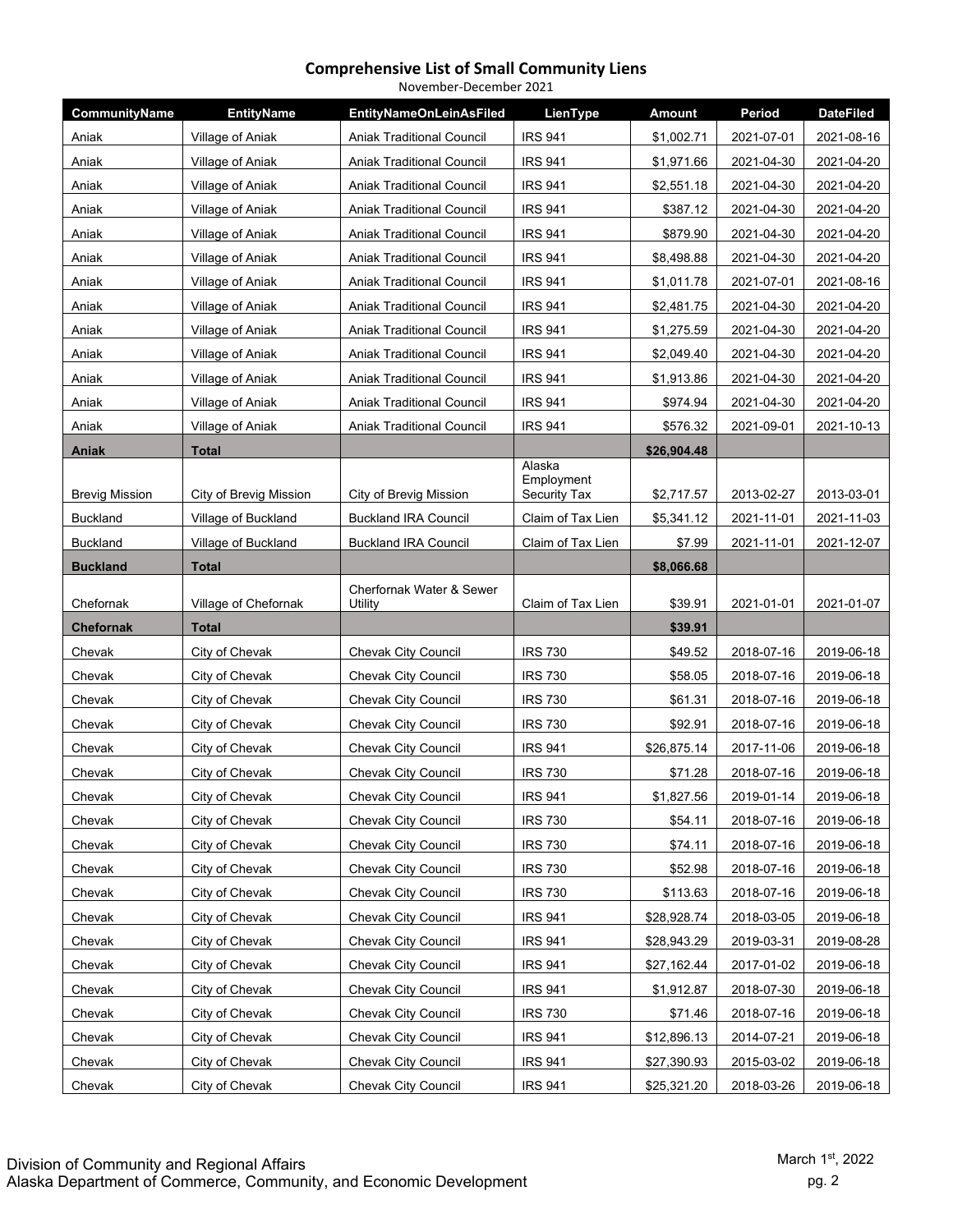| November-December 2021 |                   |                                |                 |               |            |                  |  |
|------------------------|-------------------|--------------------------------|-----------------|---------------|------------|------------------|--|
| CommunityName          | <b>EntityName</b> | <b>EntityNameOnLeinAsFiled</b> | LienType        | <b>Amount</b> | Period     | <b>DateFiled</b> |  |
| Chevak                 | City of Chevak    | Chevak City Council            | <b>IRS 941</b>  | \$3,049.91    | 2018-10-01 | 2019-06-18       |  |
| Chevak                 | City of Chevak    | <b>Chevak City Council</b>     | <b>IRS 730</b>  | \$98.62       | 2018-07-16 | 2019-06-18       |  |
| Chevak                 | City of Chevak    | <b>Chevak City Council</b>     | <b>IRS 6721</b> | \$10,296.90   | 2014-11-17 | 2019-06-18       |  |
| Chevak                 | City of Chevak    | Chevak City Council            | <b>IRS 941</b>  | \$31,244.96   | 2017-04-03 | 2019-06-18       |  |
| Chevak                 | City of Chevak    | Chevak City Council            | <b>IRS 730</b>  | \$58.11       | 2018-07-16 | 2019-06-18       |  |
| Chevak                 | City of Chevak    | <b>Chevak City Council</b>     | <b>IRS 730</b>  | \$186.91      | 2018-07-16 | 2019-06-18       |  |
| Chevak                 | City of Chevak    | <b>Chevak City Council</b>     | <b>IRS 730</b>  | \$106.60      | 2018-07-16 | 2019-06-18       |  |
| Chevak                 | City of Chevak    | Chevak City Council            | <b>IRS 730</b>  | \$255.93      | 2018-07-23 | 2019-06-18       |  |
| Chevak                 | City of Chevak    | <b>Chevak City Council</b>     | <b>IRS 730</b>  | \$120.94      | 2018-07-16 | 2019-06-18       |  |
| Chevak                 | City of Chevak    | Chevak City Council            | <b>IRS 730</b>  | \$90.73       | 2018-07-16 | 2019-06-18       |  |
| Chevak                 | City of Chevak    | Chevak City Council            | <b>IRS 941</b>  | \$22,487.82   | 2018-03-05 | 2019-06-18       |  |
| Chevak                 | City of Chevak    | <b>Chevak City Council</b>     | <b>IRS 730</b>  | \$53.14       | 2018-07-16 | 2019-06-18       |  |
| Chevak                 | City of Chevak    | Chevak City Council            | <b>IRS 6721</b> | \$43,548.58   | 2015-01-12 | 2019-06-18       |  |
| Chevak                 | City of Chevak    | <b>Chevak City Council</b>     | <b>IRS 730</b>  | \$132.71      | 2018-07-16 | 2019-06-18       |  |
| Chevak                 | City of Chevak    | <b>Chevak City Council</b>     | <b>IRS 730</b>  | \$58.39       | 2018-07-16 | 2019-06-18       |  |
| Chevak                 | City of Chevak    | Chevak City Council            | <b>IRS 730</b>  | \$90.87       | 2018-07-16 | 2019-06-18       |  |
| Chevak                 | City of Chevak    | Chevak City Council            | <b>IRS 941</b>  | \$27,143.16   | 2016-06-13 | 2019-06-18       |  |
| Chevak                 | City of Chevak    | <b>Chevak City Council</b>     | <b>IRS 941</b>  | \$29,790.01   | 2017-12-25 | 2019-06-18       |  |
| Chevak                 | City of Chevak    | Chevak City Council            | <b>IRS 941</b>  | \$33,215.17   | 2018-04-09 | 2019-06-18       |  |
| Chevak                 | City of Chevak    | <b>Chevak City Council</b>     | <b>IRS 941</b>  | \$26,774.36   | 2018-02-26 | 2019-06-18       |  |
| Chevak                 | City of Chevak    | Chevak City Council            | <b>IRS 941</b>  | \$26,621.53   | 2017-07-10 | 2019-06-18       |  |
| Chevak                 | City of Chevak    | Chevak City Council            | <b>IRS 730</b>  | \$82.44       | 2018-07-16 | 2019-06-18       |  |
| Chevak                 | City of Chevak    | Chevak City Council            | <b>IRS 941</b>  | \$31,507.36   | 2018-02-26 | 2019-06-18       |  |
| Chevak                 | City of Chevak    | <b>Chevak City Council</b>     | <b>IRS 941</b>  | \$21,227.13   | 2019-04-01 | 2019-06-18       |  |
| Chevak                 | City of Chevak    | Chevak City Council            | <b>IRS 730</b>  | \$101.46      | 2018-10-01 | 2019-06-18       |  |
| Chevak                 | City of Chevak    | <b>Chevak City Council</b>     | <b>IRS 730</b>  | \$64.48       | 2018-07-16 | 2019-06-18       |  |
| Chevak                 | City of Chevak    | Chevak City Council            | <b>IRS 941</b>  | \$1,120.54    | 2015-04-13 | 2019-06-18       |  |
| Chevak                 | City of Chevak    | Chevak City Council            | <b>IRS 730</b>  | \$140.39      | 2018-10-31 | 2019-08-28       |  |
| Chevak                 | City of Chevak    | Chevak City Council            | <b>IRS 730</b>  | \$17.94       | 2021-09-01 | 2021-10-13       |  |
| Chevak                 | City of Chevak    | <b>Chevak City Council</b>     | <b>IRS 11C</b>  | \$51,376.82   | 2021-09-01 | 2021-10-13       |  |
| Chevak                 | City of Chevak    | <b>Chevak City Council</b>     | <b>IRS 6721</b> | \$19.90       | 2021-09-01 | 2021-10-13       |  |
| Chevak                 | City of Chevak    | Chevak City Council            | <b>IRS 730</b>  | \$29.38       | 2021-09-01 | 2021-10-13       |  |
| Chevak                 | City of Chevak    | <b>Chevak City Council</b>     | <b>IRS 730</b>  | \$36.91       | 2021-09-01 | 2021-10-13       |  |
| Chevak                 | City of Chevak    | Chevak City Council            | <b>IRS 730</b>  | \$39.85       | 2021-09-01 | 2021-10-13       |  |
| Chevak                 | City of Chevak    | Chevak City Council            | <b>IRS 730</b>  | \$33.83       | 2021-09-01 | 2021-10-13       |  |
| Chevak                 | City of Chevak    | Chevak City Council            | <b>IRS 730</b>  | \$31.80       | 2021-09-01 | 2021-10-13       |  |
| Chevak                 | City of Chevak    | Chevak City Council            | <b>IRS 730</b>  | \$37.84       | 2021-09-01 | 2021-10-13       |  |
| Chevak                 | City of Chevak    | Chevak City Council            | <b>IRS 730</b>  | \$40.36       | 2021-09-01 | 2021-10-13       |  |
| Chevak                 | City of Chevak    | Chevak City Council            | <b>IRS 730</b>  | \$38.82       | 2021-09-01 | 2021-10-13       |  |
| Chevak                 | City of Chevak    | Chevak City Council            | <b>IRS 941</b>  | \$8.71        | 2021-09-01 | 2021-10-13       |  |
| Chevak                 | City of Chevak    | Chevak City Council            | <b>IRS 941</b>  | \$486.69      | 2021-09-01 | 2021-10-13       |  |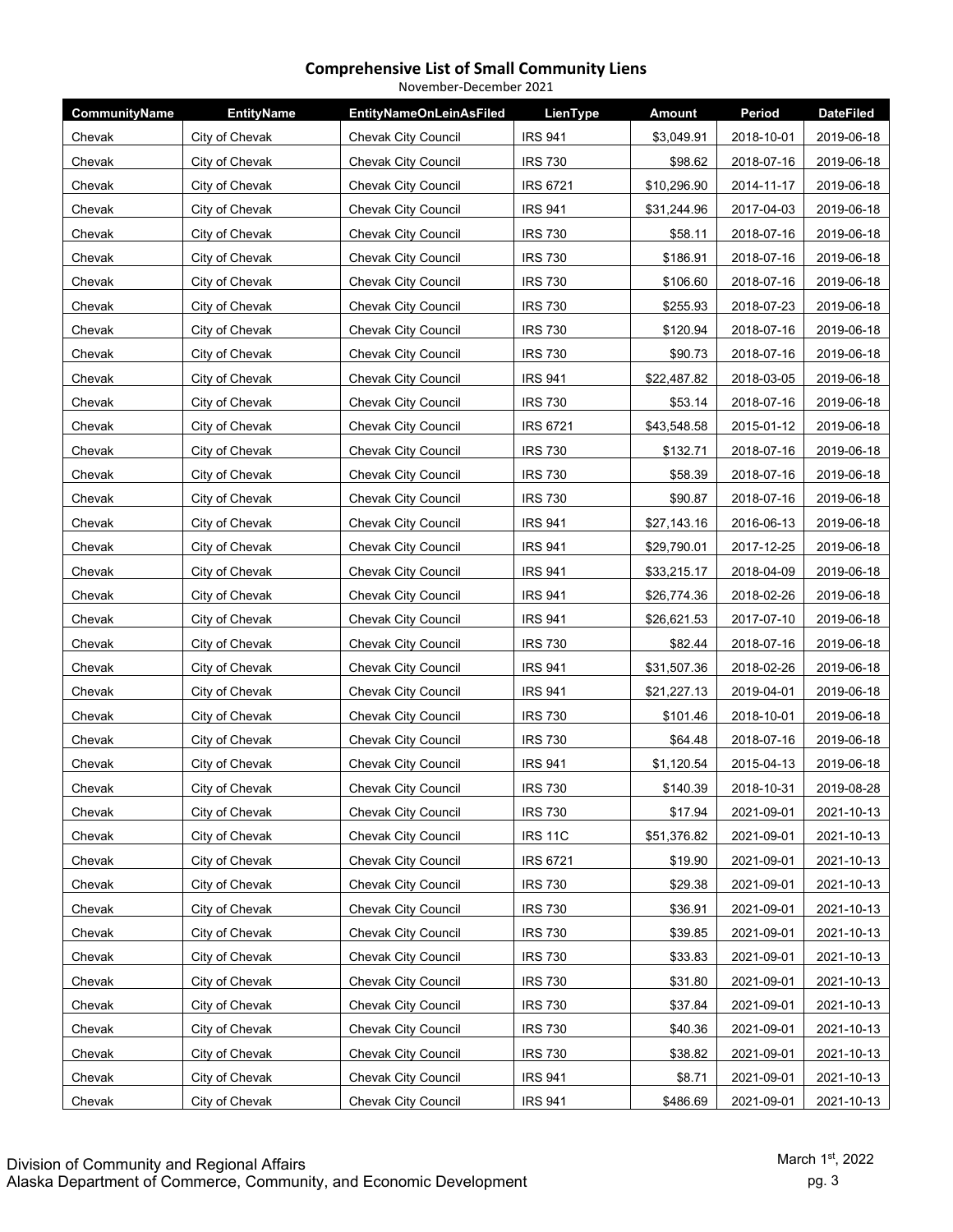| November-December 2021 |                      |                                |                      |               |            |                  |  |
|------------------------|----------------------|--------------------------------|----------------------|---------------|------------|------------------|--|
| CommunityName          | <b>EntityName</b>    | <b>EntityNameOnLeinAsFiled</b> | LienType             | <b>Amount</b> | Period     | <b>DateFiled</b> |  |
| Chevak                 | City of Chevak       | Chevak City Council            | <b>IRS 941</b>       | \$2,251.77    | 2021-09-01 | 2021-10-13       |  |
| Chevak                 | City of Chevak       | <b>Chevak City Council</b>     | <b>IRS 941</b>       | \$576.07      | 2021-09-01 | 2021-10-13       |  |
| Chevak                 | City of Chevak       | Chevak City Council            | <b>IRS 730</b>       | \$46.62       | 2021-09-01 | 2021-10-13       |  |
| Chevak                 | City of Chevak       | Chevak City Council            | <b>IRS 730</b>       | \$43.29       | 2021-09-01 | 2021-10-13       |  |
| Chevak                 | City of Chevak       | Chevak City Council            | <b>IRS 730</b>       | \$40.92       | 2021-09-01 | 2021-10-13       |  |
| Chevak                 | City of Chevak       | Chevak City Council            | <b>IRS 730</b>       | \$39.50       | 2021-09-01 | 2021-10-13       |  |
| Chevak                 | City of Chevak       | <b>Chevak City Council</b>     | <b>IRS 730</b>       | \$28.03       | 2021-09-01 | 2021-10-13       |  |
| Chevak                 | City of Chevak       | <b>Chevak City Council</b>     | <b>IRS 730</b>       | \$19.90       | 2021-09-01 | 2021-10-13       |  |
| Chevak                 | City of Chevak       | <b>Chevak City Council</b>     | <b>IRS 730</b>       | \$11.87       | 2021-09-01 | 2021-10-13       |  |
| Chevak                 | City of Chevak       | Chevak City Council            | <b>IRS 730</b>       | \$48.80       | 2021-09-01 | 2021-10-13       |  |
| Chevak                 | City of Chevak       | Chevak City Council            | <b>IRS 730</b>       | \$80.02       | 2021-09-01 | 2021-10-13       |  |
| <b>Chevak</b>          | <b>Total</b>         |                                |                      | \$547,012.45  |            |                  |  |
| Elim                   | City of Elim         | City of Elim                   | <b>IRS 941</b>       | \$22,483.41   | 2015-12-31 | 2017-02-01       |  |
| Elim                   | City of Elim         | City of Elim                   | <b>IRS 941</b>       | \$1,167.98    | 2016-03-31 | 2017-02-01       |  |
| Elim                   | City of Elim         | City of Elim                   | <b>IRS 941</b>       | \$7,775.82    | 2015-09-30 | 2017-02-01       |  |
| Elim                   | City of Elim         | City of Elim                   | <b>IRS 941</b>       | \$1,358.41    | 2014-12-31 | 2017-02-01       |  |
| Elim                   | City of Elim         | City of Elim                   | <b>IRS 941</b>       | \$1,230.43    | 2015-06-30 | 2017-02-01       |  |
| Elim                   | City of Elim         | City of Elim                   | <b>IRS 941</b>       | \$2,834.64    | 2014-03-31 | 2017-02-01       |  |
| Elim                   | City of Elim         | City of Elim                   | <b>IRS 941</b>       | \$1,404.96    | 2015-03-31 | 2017-02-01       |  |
| Elim                   | City of Elim         | City of Elim                   | <b>IRS 941</b>       | \$23,405.80   | 2016-06-30 | 2017-02-01       |  |
| <b>Elim</b>            | <b>Total</b>         |                                |                      | \$61,661.45   |            |                  |  |
|                        |                      |                                | Alaska<br>Employment |               |            |                  |  |
| Gambell                | City of Gambell      | <b>Gambell Common Council</b>  | <b>Security Tax</b>  | \$2,262.00    | 2019-05-06 | 2019-05-09       |  |
| Gambell                | City of Gambell      | <b>Gambell Common Council</b>  | Claim of Tax Lien    | \$1,807.96    | 2021-09-01 | 2021-10-08       |  |
| Gambell                | <b>Total</b>         |                                |                      | \$4,069.96    |            |                  |  |
| Goodnews Bay           | City of Goodnews Bay | City of Goodnews Bay           | <b>IRS 941</b>       | \$748.31      | 2018-09-30 | 2020-12-22       |  |
| Goodnews Bay           | City of Goodnews Bay | City of Goodnews Bay           | <b>IRS 941</b>       | \$27.39       | 2017-09-30 | 2020-12-22       |  |
| Goodnews Bay           | City of Goodnews Bay | City of Goodnews Bay           | IRS 941              | \$3,683.53    | 2018-03-31 | 2020-12-22       |  |
| Goodnews Bay           | City of Goodnews Bay | City of Goodnews Bay           | <b>IRS 941</b>       | \$3,972.05    | 2018-12-31 | 2020-12-22       |  |
| Goodnews Bay           | City of Goodnews Bay | City of Goodnews Bay           | <b>IRS 941</b>       | \$5,005.21    | 2012-12-31 | 2020-12-22       |  |
| Goodnews Bay           | City of Goodnews Bay | City of Goodnews Bay           | <b>IRS 941</b>       | \$113.35      | 2013-06-30 | 2020-12-22       |  |
| Goodnews Bay           | City of Goodnews Bay | City of Goodnews Bay           | <b>IRS 941</b>       | \$3,213.49    | 2013-09-30 | 2020-12-22       |  |
| Goodnews Bay           | City of Goodnews Bay | City of Goodnews Bay           | <b>IRS 941</b>       | \$3,318.39    | 2018-06-30 | 2020-12-22       |  |
| <b>Goodnews Bay</b>    | <b>Total</b>         |                                |                      | \$20,081.72   |            |                  |  |
| Hydaburg               | City of Hydaburg     | City of Hydaburg               | <b>IRS 941</b>       | \$164.17      | 2018-10-01 | 2019-04-17       |  |
| Hydaburg               | City of Hydaburg     | City of Hydaburg               | <b>IRS 941</b>       | \$272.79      | 2017-06-26 | 2019-04-17       |  |
| Hydaburg               | City of Hydaburg     | City of Hydaburg               | <b>IRS 941</b>       | \$4,250.55    | 2018-09-24 | 2019-04-17       |  |
| Hydaburg               | City of Hydaburg     | City of Hydaburg               | <b>IRS 941</b>       | \$3,161.04    | 2017-11-06 | 2019-04-17       |  |
| Hydaburg               | City of Hydaburg     | City of Hydaburg               | <b>IRS 941</b>       | \$5,902.46    | 2018-09-24 | 2019-04-17       |  |
| Hydaburg               | City of Hydaburg     | City of Hydaburg               | <b>IRS 941</b>       | \$2,924.29    | 2018-09-24 | 2019-04-17       |  |
| <b>Hydaburg</b>        | <b>Total</b>         |                                |                      | \$16,675.30   |            |                  |  |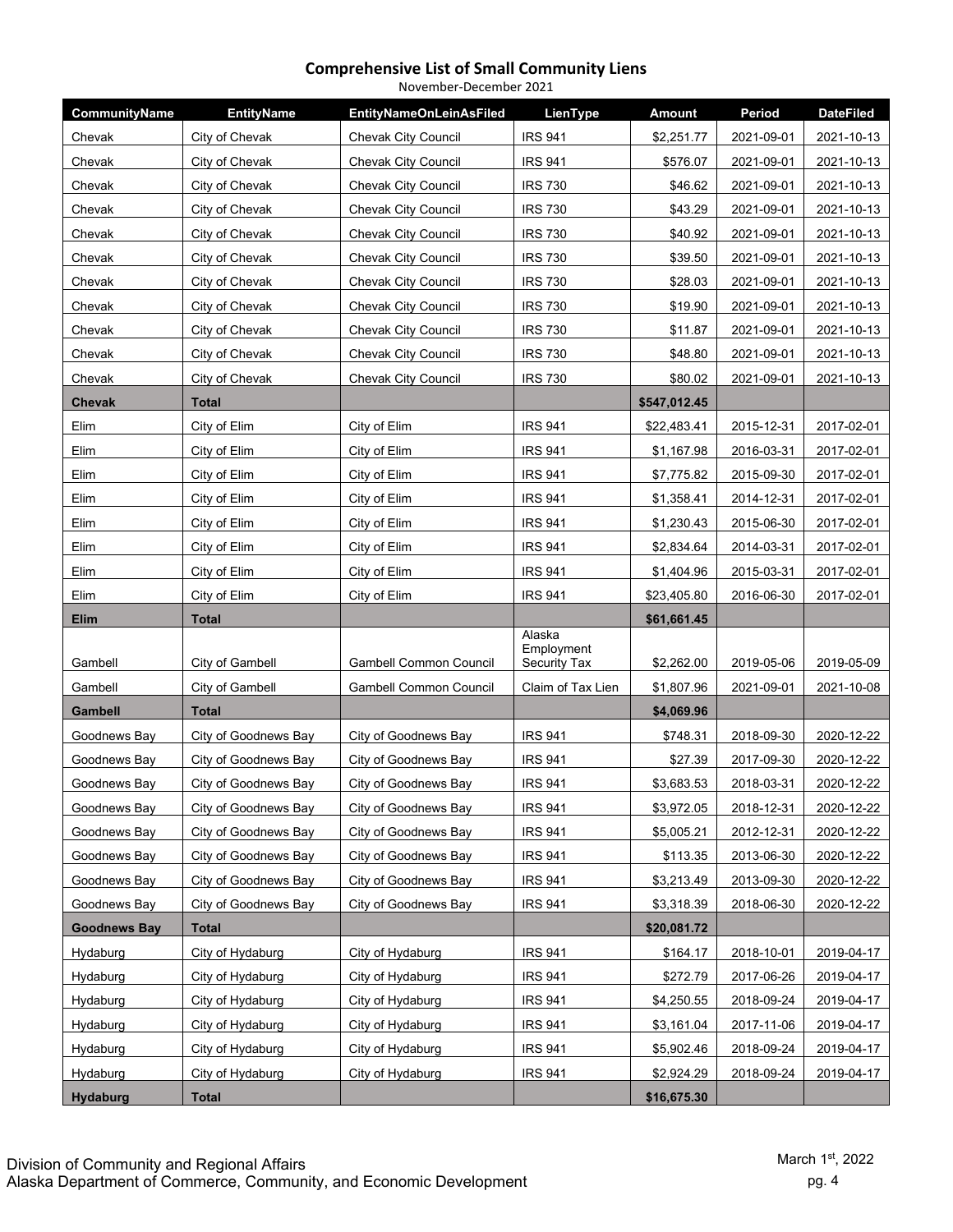| November-December 2021 |  |
|------------------------|--|
|------------------------|--|

| CommunityName     | <b>EntityName</b>              | <b>EntityNameOnLeinAsFiled</b> | LienType               | <b>Amount</b> | Period     | <b>DateFiled</b> |
|-------------------|--------------------------------|--------------------------------|------------------------|---------------|------------|------------------|
|                   |                                |                                | Alaska<br>Employment   |               |            |                  |
| Ivanof Bay        | Ivanof Bay Tribal Council      | Ivanof Bay Tribal Council      | Security Tax           | \$6.45        | 2017-06-30 | 2018-05-25       |
|                   |                                |                                | Alaska<br>Employment   |               |            |                  |
| Ivanof Bay        | Ivanof Bay Tribal Council      | Ivanof Bay Tribal Council      | Security Tax<br>Alaska | \$583.32      | 2017-12-31 | 2018-05-25       |
|                   |                                |                                | Employment             |               |            |                  |
| Ivanof Bay        | Ivanof Bay Tribal Council      | Ivanof Bay Tribal Council      | Security Tax           | \$610.55      | 2018-03-31 | 2018-09-11       |
| <b>Ivanof Bay</b> | Total                          |                                |                        | \$1,200.32    |            |                  |
| Kaltag            | Village of Kaltag              | Kaltag Village Council         | Claim of Tax Lien      | \$44.51       | 2020-12-31 | 2020-11-03       |
| <b>Kaltag</b>     | Total                          |                                |                        | \$44.51       |            |                  |
| Kotlik            | <b>Hamilton Tribal Council</b> | <b>Hamilton Tribal Council</b> | Claim of Tax Lien      | \$588.60      | 2021-09-01 | 2021-10-29       |
| <b>Kotlik</b>     | <b>Total</b>                   |                                |                        | \$588.60      |            |                  |
| Kotzebue          | Village of Kotzebue            | Kotzebue IRA Council           | <b>IRS 941</b>         | \$9,563.70    | 2021-07-01 | 2021-07-06       |
| Kotzebue          | Total                          |                                |                        | \$9,563.70    |            |                  |
| Kwethluk          | City of Kwethluk               | Kwethluk IRA Council           | <b>IRS 730</b>         | \$129.77      | 2018-10-31 | 2020-12-14       |
| Kwethluk          | City of Kwethluk               | Kwethluk IRA Council           | <b>IRS 730</b>         | \$253.17      | 2017-11-30 | 2020-12-14       |
| Kwethluk          | City of Kwethluk               | Kwethluk IRA Council           | <b>IRS 941</b>         | \$36,706.82   | 2017-09-30 | 2020-12-14       |
| Kwethluk          | City of Kwethluk               | Kwethluk IRA Council           | <b>IRS 730</b>         | \$129.77      | 2021-04-30 | 2021-03-22       |
| Kwethluk          | City of Kwethluk               | Kwethluk IRA Council           | <b>IRS 941</b>         | \$55,855.95   | 2017-12-31 | 2020-12-14       |
| Kwethluk          | City of Kwethluk               | Kwethluk IRA Council           | <b>IRS 941</b>         | \$3,123.20    | 2019-06-30 | 2020-12-14       |
| Kwethluk          | City of Kwethluk               | Kwethluk IRA Council           | <b>IRS 941</b>         | \$2,046.29    | 2021-04-30 | 2021-03-22       |
| Kwethluk          | City of Kwethluk               | Kwethluk IRA Council           | <b>IRS 941</b>         | \$3,466.82    | 2018-06-30 | 2020-12-14       |
| Kwethluk          | City of Kwethluk               | Kwethluk IRA Council           | <b>IRS 941</b>         | \$3,012.86    | 2018-12-31 | 2020-12-14       |
| Kwethluk          | City of Kwethluk               | Kwethluk IRA Council           | <b>IRS 941</b>         | \$1,656.39    | 2018-03-31 | 2020-12-14       |
| Kwethluk          | City of Kwethluk               | Kwethluk IRA Council           | <b>IRS 730</b>         | \$70.29       | 2021-04-30 | 2021-03-22       |
| Kwethluk          | City of Kwethluk               | Kwethluk IRA Council           | <b>IRS 941</b>         | \$3,593.48    | 2018-09-30 | 2020-12-14       |
| Kwethluk          | City of Kwethluk               | <b>Kwethluk IRA Council</b>    | <b>IRS 941</b>         | \$22,784.43   | 2021-04-30 | 2021-03-22       |
| Kwethluk          | City of Kwethluk               | Kwethluk IRA Council           | <b>IRS 941</b>         | \$3,126.20    | 2021-04-30 | 2021-03-22       |
| Kwethluk          | City of Kwethluk               | Kwethluk IRA Council           | <b>IRS 941</b>         | \$4,493.92    | 2019-09-30 | 2020-12-14       |
| Kwethluk          | City of Kwethluk               | Kwethluk IRA Council           | <b>IRS 941</b>         | \$2,056.29    | 2019-03-31 | 2020-12-14       |
| <b>Kwethluk</b>   | <b>Total</b>                   |                                |                        | \$142,505.65  |            |                  |
| Noorvik           | City of Noorvik                | City of Noorvik                | <b>IRS 941</b>         | \$40,919.99   | 2014-09-30 | 2020-12-08       |
| Noorvik           | City of Noorvik                | City of Noorvik                | <b>IRS 941</b>         | \$1,229.60    | 2018-12-31 | 2020-12-08       |
| Noorvik           | City of Noorvik                | City of Noorvik                | <b>IRS 941</b>         | \$2,574.92    | 2016-03-31 | 2020-12-08       |
| Noorvik           | City of Noorvik                | City of Noorvik                | <b>IRS 941</b>         | \$969.57      | 2017-12-31 | 2020-12-08       |
| Noorvik           | City of Noorvik                | City of Noorvik                | <b>IRS 941</b>         | \$893.33      | 2019-03-31 | 2020-12-08       |
| Noorvik           | City of Noorvik                | City of Noorvik                | <b>IRS 941</b>         | \$16,703.55   | 2015-09-30 | 2020-12-08       |
| Noorvik           | City of Noorvik                | City of Noorvik                | <b>IRS 941</b>         | \$14,333.11   | 2015-03-31 | 2020-12-08       |
| Noorvik           | City of Noorvik                | City of Noorvik                | <b>IRS 941</b>         | \$10,900.62   | 2015-12-31 | 2020-12-08       |
| Noorvik           | City of Noorvik                | City of Noorvik                | <b>IRS 941</b>         | \$974.54      | 2016-09-30 | 2020-12-08       |
| Noorvik           | City of Noorvik                | City of Noorvik                | <b>IRS 941</b>         | \$11,388.44   | 2016-12-31 | 2020-12-08       |
| Noorvik           | City of Noorvik                | City of Noorvik                | <b>IRS 941</b>         | \$30,511.44   | 2014-06-30 | 2020-12-08       |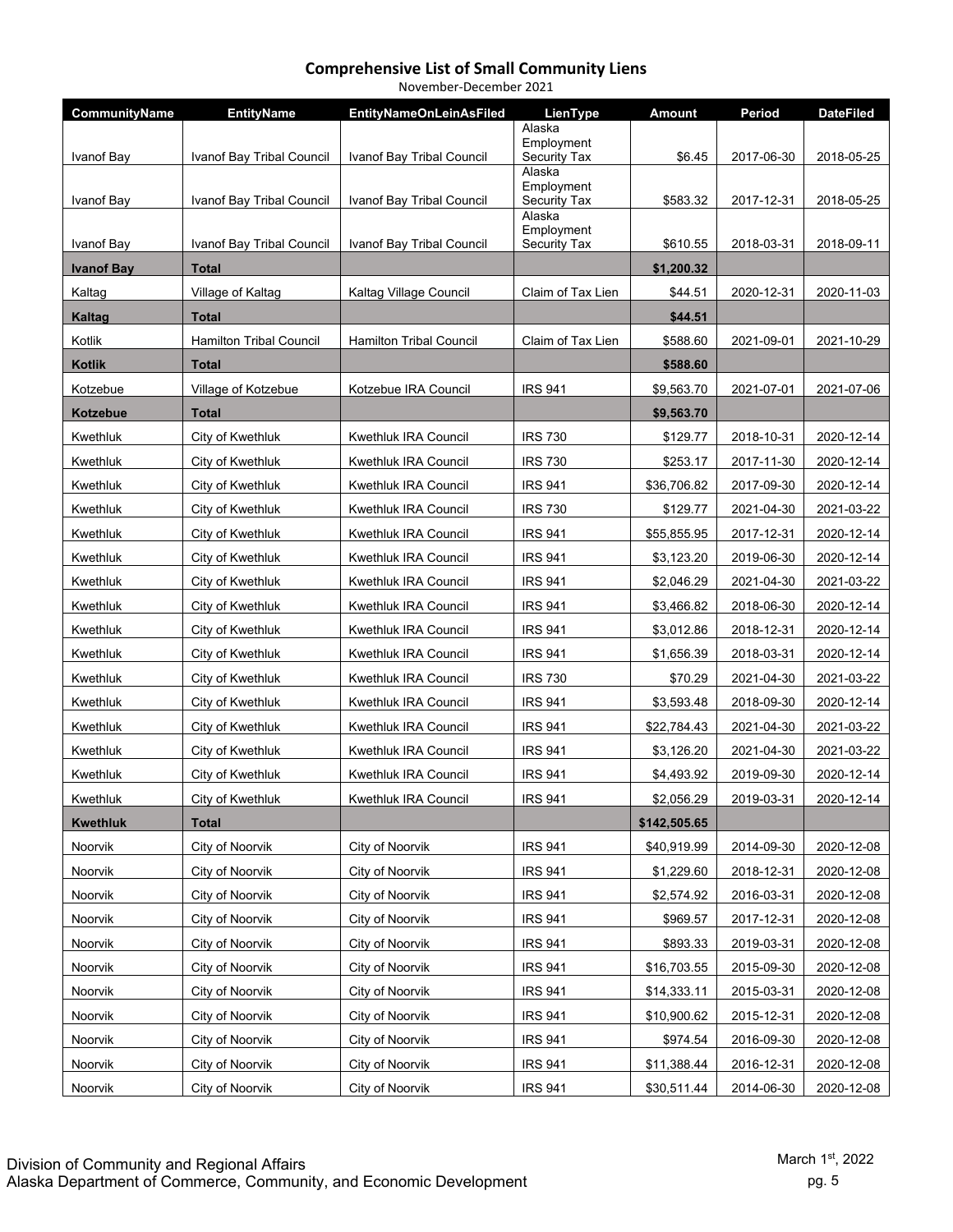| November-December 2021 |                                  |                                                  |                                      |              |            |                  |  |  |
|------------------------|----------------------------------|--------------------------------------------------|--------------------------------------|--------------|------------|------------------|--|--|
| CommunityName          | <b>EntityName</b>                | EntityNameOnLeinAsFiled                          | LienType                             | Amount       | Period     | <b>DateFiled</b> |  |  |
| Noorvik                | City of Noorvik                  | City of Noorvik                                  | <b>IRS 941</b>                       | \$7,463.30   | 2017-03-31 | 2020-12-08       |  |  |
| <b>Noorvik</b>         | City of Noorvik                  | City of Noorvik                                  | <b>IRS 941</b>                       | \$3,641.71   | 2018-06-30 | 2020-12-08       |  |  |
| Noorvik                | City of Noorvik                  | City of Noorvik                                  | <b>IRS 941</b>                       | \$67,769.52  | 2014-12-31 | 2020-12-08       |  |  |
| Noorvik                | City of Noorvik                  | City of Noorvik                                  | <b>IRS 941</b>                       | \$29,429.61  | 2014-03-30 | 2020-12-08       |  |  |
| Noorvik                | City of Noorvik                  | City of Noorvik                                  | <b>IRS 941</b>                       | \$3,588.24   | 2017-06-30 | 2020-12-08       |  |  |
| <b>Noorvik</b>         | City of Noorvik                  | City of Noorvik                                  | <b>IRS 941</b>                       | \$4,230.13   | 2016-06-30 | 2020-12-08       |  |  |
| <b>Noorvik</b>         | Village of Noorvik               | Noorvik IRA Council                              | Claim of Tax Lien                    | \$1,022.45   | 2021-11-01 | 2021-11-03       |  |  |
| <b>Noorvik</b>         | <b>Total</b>                     |                                                  |                                      | \$248,544.07 |            |                  |  |  |
| Nunapitchuk            | Native Village of<br>Nunapitchuk | Nunapitchuk IRA Council                          | Alaska<br>Employment<br>Security Tax | \$3,640.11   | 1999-12-31 | 2000-04-28       |  |  |
| <b>Nunapitchuk</b>     | <b>Total</b>                     |                                                  |                                      | \$3,640.11   |            |                  |  |  |
| <b>Pilot Point</b>     | Native Village of Pilot<br>Point | Pilot Point Village Council                      | <b>IRS 941</b>                       | \$3,340.12   | 2019-12-31 | 2020-12-22       |  |  |
| <b>Pilot Point</b>     | <b>Total</b>                     |                                                  |                                      | \$3,340.12   |            |                  |  |  |
| Saint George           | Saint Geroge Island              | Aleut Community of Saint<br>George Island        | <b>IRS 941</b>                       | \$15,683.60  | 2021-07-01 | 2021-07-19       |  |  |
| Saint George           | Saint Geroge Island              | Aleut Community of Saint<br>George Island        | <b>IRS 941</b>                       | \$18,510.14  | 2021-07-01 | 2021-07-19       |  |  |
| Saint George           | Saint Geroge Island              | Aleut Community of Saint<br>George Island        | <b>IRS 941</b>                       | \$12,605.86  | 2021-09-01 | 2021-10-25       |  |  |
| <b>Saint George</b>    | <b>Total</b>                     |                                                  |                                      | \$46,799.60  |            |                  |  |  |
| Saint Paul             | Saint Paul Island                | <b>Tribal Government of Saint</b><br>Paul Island | Alaska<br>Employment<br>Security Tax | \$8,195.89   | 2000-09-30 | 2001-02-21       |  |  |
| <b>Saint Paul</b>      | <b>Total</b>                     |                                                  |                                      | \$67,601.35  |            |                  |  |  |
| Savoonga               | Native Village of<br>Savoonga    | Native Village of Savoonga                       | <b>IRS 941</b>                       | \$3,154.31   | 2010-09-30 | 2013-07-29       |  |  |
| Savoonga               | Native Village of<br>Savoonga    | Native Village of Savoonga                       | <b>IRS 941</b>                       | \$164,050.25 | 2011-09-30 | 2013-08-27       |  |  |
| Savoonga               | Native Village of<br>Savoonga    | Native Village of Savoonga                       | <b>IRS 6721</b>                      | \$12,251.53  | 2012-03-31 | 2012-09-03       |  |  |
| Savoonga               | Native Village of<br>Savoonga    | Native Village of Savoonga                       | <b>IRS 941</b>                       | \$10.462.16  | 2012-06-30 | 2013-08-27       |  |  |
| Savoonga               | Native Village of<br>Savoonga    | Native Village of Savoonga                       | <b>IRS 941</b>                       | \$67,467.72  | 2011-03-31 | 2012-08-20       |  |  |
| Savoonga               | Native Village of<br>Savoonga    | Native Village of Savoonga                       | <b>IRS 941</b>                       | \$20,083.28  | 2010-12-31 | 2012-08-20       |  |  |
| Savoonga               | Native Village of<br>Savoonga    | Native Village of Savoonga                       | <b>IRS 941</b>                       | \$732.52     | 2009-12-31 | 2012-09-17       |  |  |
| Savoonga               | Native Village of<br>Savoonga    | Native Village of Savoonga                       | <b>IRS 941</b>                       | \$68,238.02  | 2011-09-30 | 2012-08-20       |  |  |
| Savoonga               | Native Village of<br>Savoonga    | Native Village of Savoonga                       | <b>IRS 941</b>                       | \$68,726.51  | 2011-12-31 | 2012-08-20       |  |  |
| Savoonga               | Native Village of<br>Savoonga    | Native Village of Savoonga                       | <b>IRS 941</b>                       | \$49,239.91  | 2012-09-30 | 2013-08-27       |  |  |
| Savoonga               | Native Village of<br>Savoonga    | Native Village of Savoonga                       | <b>IRS 941</b>                       | \$67,835.31  | 2011-06-30 | 2012-08-20       |  |  |
| Savoonga               | <b>Total</b>                     |                                                  |                                      | \$532,241.52 |            |                  |  |  |
| Selawik                | City of Selawik                  | Selawik City Council                             | <b>IRS 941</b>                       | \$75,984.43  | 2017-06-26 | 2019-06-25       |  |  |
| Selawik                | City of Selawik                  | Selawik City Council                             | <b>IRS 941</b>                       | \$68,227.04  | 2017-06-19 | 2019-06-25       |  |  |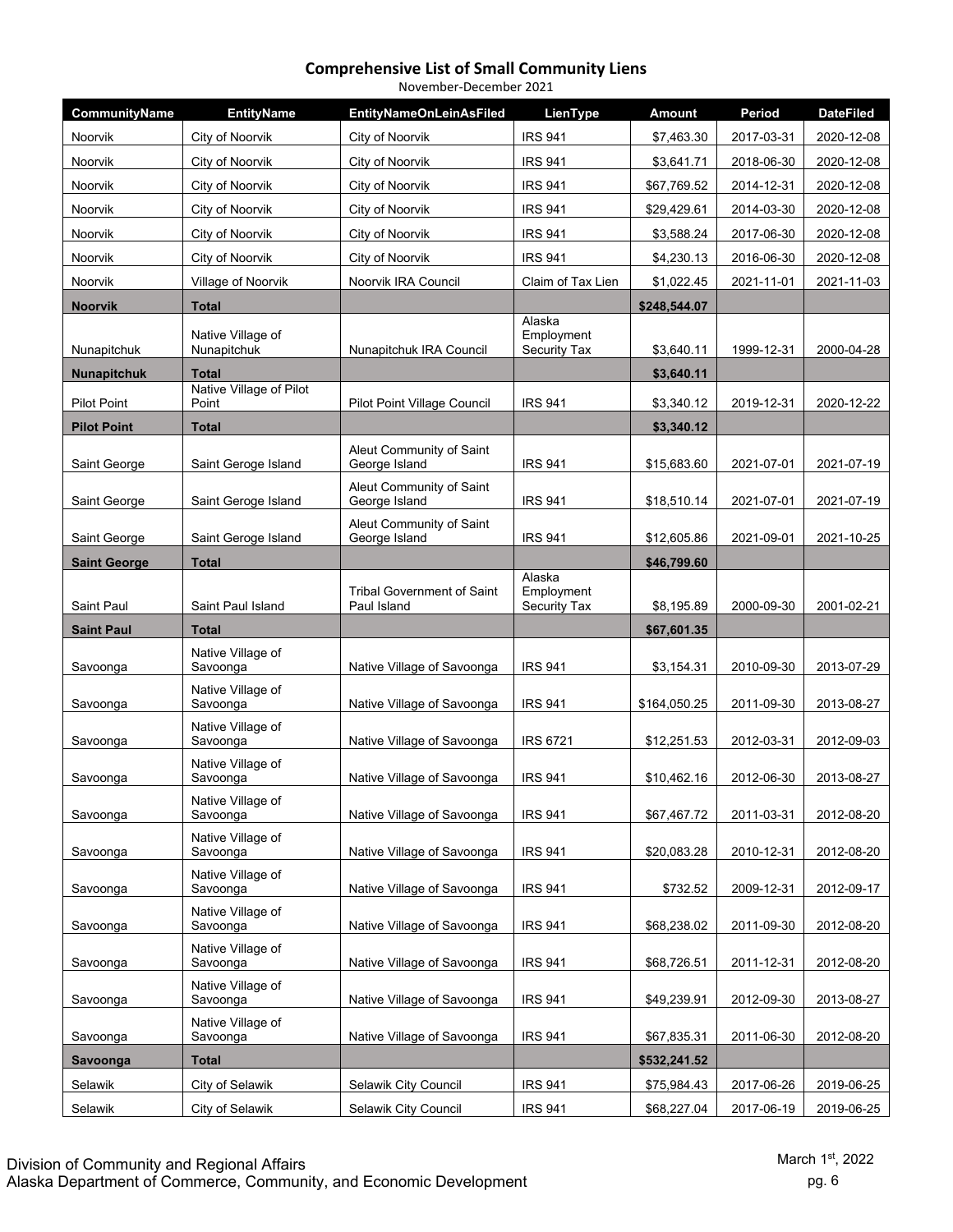| November-December 2021 |                                     |                                        |                   |               |            |                  |  |
|------------------------|-------------------------------------|----------------------------------------|-------------------|---------------|------------|------------------|--|
| CommunityName          | <b>EntityName</b>                   | <b>EntityNameOnLeinAsFiled</b>         | LienType          | <b>Amount</b> | Period     | <b>DateFiled</b> |  |
| Selawik                | City of Selawik                     | Selawik City Council                   | <b>IRS 941</b>    | \$36,165.26   | 2018-01-01 | 2019-06-25       |  |
| Selawik                | City of Selawik                     | Selawik City Council                   | <b>IRS 941</b>    | \$70,397.58   | 2016-04-11 | 2019-06-25       |  |
| Selawik                | City of Selawik                     | Selawik City Council                   | <b>IRS 941</b>    | \$41,474.13   | 2017-09-04 | 2019-06-25       |  |
| Selawik                | City of Selawik                     | Selawik City Council                   | <b>IRS 941</b>    | \$51,448.01   | 2019-03-18 | 2019-06-25       |  |
| Selawik                | City of Selawik                     | Selawik City Council                   | <b>IRS 941</b>    | \$48,731.19   | 2018-04-09 | 2019-06-25       |  |
| Selawik                | City of Selawik                     | Selawik City Council                   | <b>IRS 941</b>    | \$20,339.36   | 2019-03-25 | 2019-06-25       |  |
| Selawik                | City of Selawik                     | Selawik City Council                   | <b>IRS 941</b>    | \$25,062.24   | 2018-09-10 | 2019-06-25       |  |
| Selawik                | City of Selawik                     | Selawik City Council                   | <b>IRS 941</b>    | \$87,424.68   | 2016-03-14 | 2019-06-25       |  |
| Selawik                | City of Selawik                     | Selawik City Council                   | <b>IRS 941</b>    | \$14,054.33   | 2015-09-14 | 2019-06-25       |  |
| Selawik                | City of Selawik                     | Selawik City Council                   | <b>IRS 941</b>    | \$45,706.45   | 2016-03-14 | 2019-06-25       |  |
| Selawik                | City of Selawik                     | Selawik City Council                   | <b>IRS 941</b>    | \$39,786.21   | 2017-10-16 | 2019-06-25       |  |
| Selawik                | City of Selawik                     | Selawik City Council                   | <b>IRS 941</b>    | \$23,711.10   | 2019-03-31 | 2021-12-02       |  |
| Selawik                | City of Selawik                     | Selawik City Council                   | <b>IRS 941</b>    | \$15,631.34   | 2019-06-30 | 2021-12-02       |  |
| <b>Selawik</b>         | <b>Total</b>                        |                                        |                   | \$664,143.35  |            |                  |  |
| Shageluk               | Shageluk Native Village             | Native Village of Shageluk             | Claim of Tax Lien | \$3,466.59    | 2020-06-30 | 2020-05-14       |  |
| <b>Shageluk</b>        | <b>Total</b>                        |                                        |                   | \$3,466.59    |            |                  |  |
|                        | South Naknek Village                | South Naknek Village                   |                   |               |            |                  |  |
| South Naknek           | Council                             | Council                                | Claim of Tax Lien | \$4,053.40    | 2021-11-01 | 2021-11-08       |  |
| <b>South Naknek</b>    | Total                               |                                        |                   | \$4,053.40    |            |                  |  |
| Tanana                 | City of Tanana                      | City of Tanana                         | <b>IRS 941</b>    | \$22,628.81   | 2021-07-01 | 2021-07-26       |  |
| Tanana                 | City of Tanana                      | City of Tanana                         | <b>IRS 941</b>    | \$12,134.86   | 2021-07-01 | 2021-07-26       |  |
| Tanana                 | City of Tanana                      | City of Tanana                         | <b>IRS 941</b>    | \$4,119.03    | 2021-07-01 | 2021-07-26       |  |
| Tanana                 | City of Tanana                      | City of Tanana                         | <b>IRS 941</b>    | \$1,247.08    | 2021-07-01 | 2021-07-26       |  |
| Tanana                 | City of Tanana                      | City of Tanana                         | <b>IRS 941</b>    | \$17,859.00   | 2021-07-01 | 2021-07-26       |  |
| Tanana                 | City of Tanana                      | City of Tanana                         | <b>IRS 941</b>    | \$2,487.17    | 2021-07-01 | 2021-07-26       |  |
| Tanana                 | City of Tanana                      | City of Tanana                         | <b>IRS 941</b>    | \$31,920.58   | 2021-07-01 | 2021-07-26       |  |
| Tanana                 | City of Tanana                      | City of Tanana                         | <b>IRS 941</b>    | \$2,118.78    | 2021-07-01 | 2021-07-26       |  |
| Tanana                 | City of Tanana                      | City of Tanana                         | <b>IRS 941</b>    | \$3.603.84    | 2021-09-01 | 2021-09-30       |  |
| Tanana                 | City of Tanana                      | City of Tanana                         | <b>IRS 941</b>    | \$5,029.91    | 2021-11-01 | 2021-11-08       |  |
| Tanana                 | City of Tanana                      | City of Tanana                         | <b>IRS 941</b>    | \$19,155.20   | 2021-11-01 | 2021-11-08       |  |
| Tanana                 | City of Tanana                      | City of Tanana                         | <b>IRS 941</b>    | \$9,150.23    | 2021-11-01 | 2021-11-08       |  |
| Tanana                 | City of Tanana                      | City of Tanana                         | <b>IRS 941</b>    | \$12,968.03   | 2021-11-01 | 2021-11-08       |  |
| Tanana                 | City of Tanana                      | City of Tanana                         | <b>IRS 941</b>    | \$4,893.51    | 2021-11-01 | 2021-11-15       |  |
| Tanana                 | City of Tanana                      | City of Tanana                         | <b>IRS 941</b>    | \$7,694.39    | 2021-11-01 | 2021-11-23       |  |
| Tanana                 | City of Tanana                      | City of Tanana                         | <b>IRS 941</b>    | \$4,337.53    | 2021-11-01 | 2021-11-23       |  |
| <b>Tanana</b>          | <b>Total</b>                        |                                        |                   | \$161,347.95  |            |                  |  |
| Tuluksak               | <b>Tuluksak Native</b><br>Community | <b>Tuluksak Native Community</b>       | Final Judgement   | \$22,362.67   | 2019-10-31 | 2019-10-24       |  |
| <b>Tuluksak</b>        | <b>Total</b>                        |                                        |                   | \$22,362.67   |            |                  |  |
| Ugashik                | Village of Ugashik                  | Ugashik Traditional Village<br>Council | <b>IRS 941</b>    | \$344.39      | 2021-07-06 | 2021-05-17       |  |
| Ugashik                | Village of Ugashik                  | Ugashik Traditional Village<br>Council | <b>IRS 941</b>    | \$654.25      | 2021-07-06 | 2021-05-17       |  |